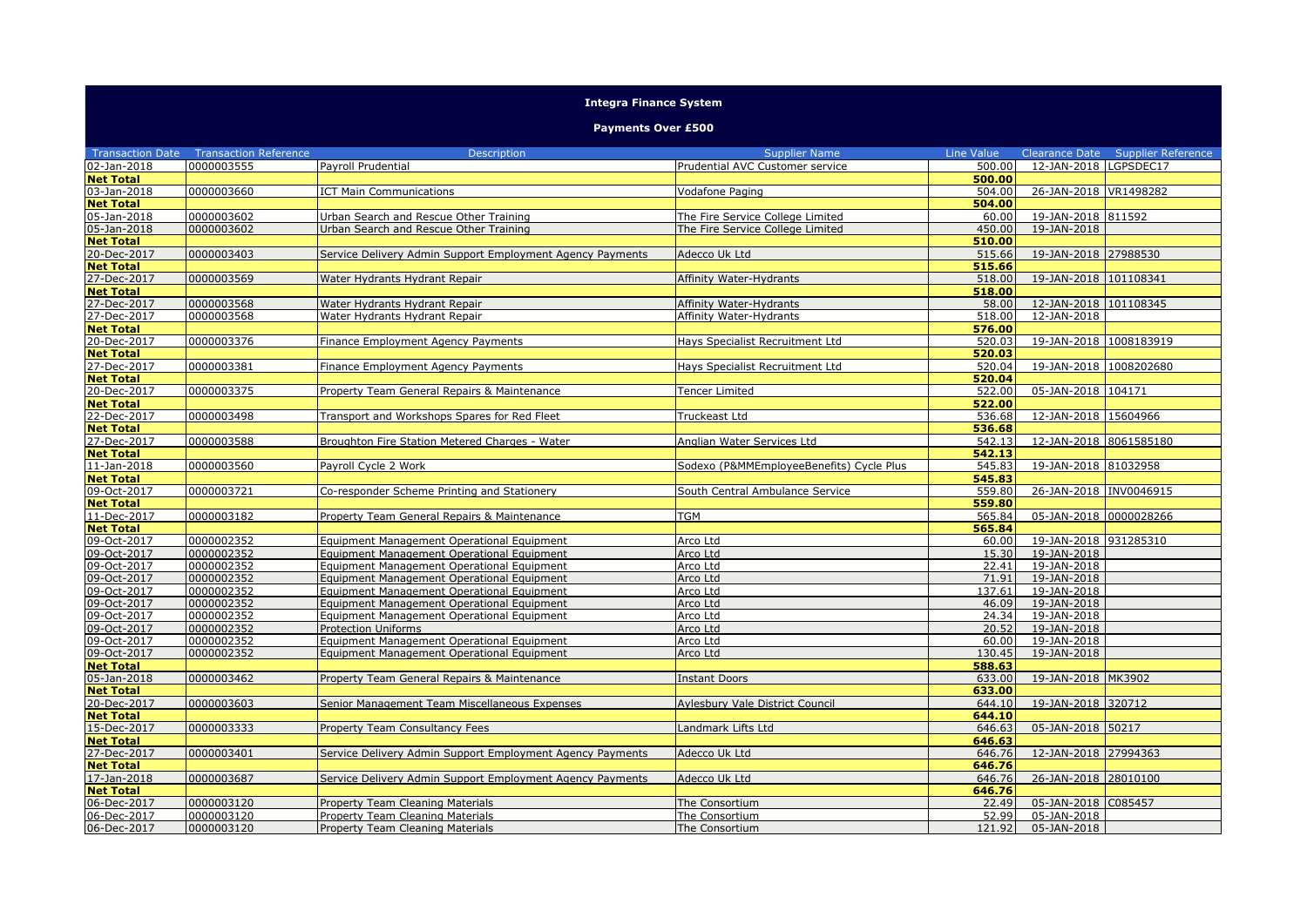| 06-Dec-2017                     | 0000003120 | Property Team Cleaning Materials                    | The Consortium                           | 246.96           | 05-JAN-2018            |  |
|---------------------------------|------------|-----------------------------------------------------|------------------------------------------|------------------|------------------------|--|
| 06-Dec-2017                     | 0000003120 | Property Team Cleaning Materials                    | The Consortium                           | 10.69            | 05-JAN-2018            |  |
| 06-Dec-2017                     | 0000003120 | Property Team Cleaning Materials                    | The Consortium                           | 41.18            | 05-JAN-2018            |  |
| 06-Dec-2017                     | 0000003120 | Property Team Cleaning Materials                    | The Consortium                           | 10.47            | 05-JAN-2018            |  |
| 06-Dec-2017                     | 0000003120 | Property Team Cleaning Materials                    | The Consortium                           | 40.78            | 05-JAN-2018            |  |
| 06-Dec-2017                     | 0000003120 | Property Team Cleaning Materials                    | The Consortium                           | 21.56            | 05-JAN-2018            |  |
| 06-Dec-2017                     | 0000003120 | Property Team Cleaning Materials                    | The Consortium                           | 19.74            | 05-JAN-2018            |  |
| 06-Dec-2017                     | 0000003120 | <b>Property Team Cleaning Materials</b>             | The Consortium                           | 27.99            | 05-JAN-2018            |  |
| 06-Dec-2017                     | 0000003120 | Property Team Cleaning Materials                    | The Consortium                           | 5.78             | 05-JAN-2018            |  |
| 06-Dec-2017                     | 0000003120 | <b>Property Team Cleaning Materials</b>             | The Consortium                           | 4.98             | 05-JAN-2018            |  |
| 06-Dec-2017                     | 0000003120 | Property Team Cleaning Materials                    | The Consortium                           | 5.69             | 05-JAN-2018            |  |
| 06-Dec-2017                     | 0000003120 | <b>Property Team Cleaning Materials</b>             | The Consortium                           | 24.19            | 05-JAN-2018            |  |
| <b>Net Total</b>                |            |                                                     |                                          | 657.41           |                        |  |
| 01-Jan-2018                     | 0000003666 | Senior Management Team Subs Professional/Nat Bodies | Alarm                                    | 666.00           | 19-JAN-2018 27577      |  |
| <b>Net Total</b>                |            |                                                     |                                          | 666.00           |                        |  |
| 10-Dec-2017                     | 0000003174 | Prevention Printing and Stationery                  | Olivers Design 2 Print                   | 187.70           | 05-JAN-2018 OL9198     |  |
| 10-Dec-2017                     | 0000003174 | Prevention Printing and Stationery                  | Olivers Design 2 Print                   | 483.50           | 05-JAN-2018            |  |
| <b>Net Total</b>                |            |                                                     |                                          | 671.20           |                        |  |
| 13-Dec-2017                     | 0000003703 | Human Resources Employment Agency Payments          | Adecco Uk Ltd                            | 678.04           | 26-JAN-2018 27968292   |  |
| <b>Net Total</b>                |            |                                                     |                                          | 678.04           |                        |  |
| 29-Dec-2017                     | 0000003635 | Equipment Management Welfare                        | <b>Ballyclare Limited</b>                | 699.00           | 19-JAN-2018 832052     |  |
| <b>Net Total</b>                |            |                                                     |                                          | 699.00           |                        |  |
| 21-Dec-2017                     | 0000003531 | Urban Search and Rescue Operational Equipment       | One Time Vendors                         | 748.80           | 19-JAN-2018 3540       |  |
| <b>Net Total</b>                |            |                                                     |                                          | 748.80           |                        |  |
| 10-Jun-2017                     | 0000003483 | Property Team General Repairs & Maintenance         | <b>Kee Services Ltd</b>                  | 732.50           | 12-JAN-2018 449383     |  |
| <b>Net Total</b>                |            |                                                     |                                          | 732.50           |                        |  |
| 20-Dec-2017                     | 0000003562 | Admin Buildings - HQ Metered Charges - Water        | Castle Water                             | 733.03           | 26-JAN-2018 864570     |  |
| <b>Net Total</b>                |            |                                                     |                                          | 733.03           |                        |  |
| 20-Jan-2018                     | 0000003704 | MK West Fire Station Metered Charges - Water        | Anglian Water Services Ltd               | 743.40           | 26-JAN-2018 8062034510 |  |
| <b>Net Total</b>                |            |                                                     |                                          | 743.40           |                        |  |
| 13-Dec-2017                     | 0000003317 | Human Resources Employment Agency Payments          | Adecco Uk Ltd                            | 744.19           | 05-JAN-2018 27981820   |  |
| <b>Net Total</b>                |            |                                                     |                                          | 744.19           |                        |  |
| 31-Oct-2017                     | 0000003641 | Transport and Workshops Spares for Red Fleet        | Truckeast Ltd                            | 749.07           | 19-JAN-2018 15603784   |  |
| <b>Net Total</b>                |            |                                                     |                                          | 749.07           |                        |  |
| 31-Oct-2017                     | 0000002692 | Property Team Consultancy Fees                      | TGM                                      | 297.00           | 05-JAN-2018 0000027978 |  |
| 31-Oct-2017                     | 0000002692 | <b>Property Team Consultancy Fees</b>               | <b>TGM</b>                               | 458.61           | 05-JAN-2018            |  |
| <b>Net Total</b><br>06-Dec-2017 | 0000003702 |                                                     |                                          | 755.61<br>777.26 | 26-JAN-2018 27961449   |  |
|                                 |            | Human Resources Employment Agency Payments          | Adecco Uk Ltd                            | 777.26           |                        |  |
| <b>Net Total</b><br>27-Dec-2017 | 0000003402 | Human Resources Employment Agency Payments          | Adecco Uk Ltd                            | 777.26           | 26-JAN-2018 27994362   |  |
| <b>Net Total</b>                |            |                                                     |                                          | 777.26           |                        |  |
| 18-Dec-2017                     | 0000003332 | Water Hydrants Hydrant Materials                    | Aquacheck Engineering Ltd                | 399.20           | 05-JAN-2018 20461      |  |
| 18-Dec-2017                     | 0000003332 | Water Hydrants Hydrant Materials                    | Aguacheck Engineering Ltd                | 378.00           | 05-JAN-2018            |  |
| 18-Dec-2017                     | 0000003332 | Water Hydrants Hydrant Materials                    | Aquacheck Engineering Ltd                | 25.00            | 05-JAN-2018            |  |
| <b>Net Total</b>                |            |                                                     |                                          | 802.20           |                        |  |
| 08-Nov-2017                     | 0000003406 | Broughton Fire Station Miscellaneous Expenses       | Beacon Promotional Merchandise           | 305.00           | 05-JAN-2018 783        |  |
| 08-Nov-2017                     | 0000003406 | Broughton Fire Station Miscellaneous Expenses       | Beacon Promotional Merchandise           | 40.00            | 05-JAN-2018            |  |
| 08-Nov-2017                     | 0000003406 | Broughton Fire Station Miscellaneous Expenses       | Beacon Promotional Merchandise           | 468.75           | 05-JAN-2018            |  |
| <b>Net Total</b>                |            |                                                     |                                          | 813.75           |                        |  |
| 20-Dec-2017                     | 0000003404 | Human Resources Employment Agency Payments          | Adecco Uk Ltd                            | 815.85           | 12-JAN-2018 27988529   |  |
| <b>Net Total</b>                |            |                                                     |                                          | 815.85           |                        |  |
| 22-Dec-2017                     | 0000003454 | Democratic Representation Furniture                 | <b>Manton Office Solutions</b>           | 827.77           | 12-JAN-2018 101526     |  |
| <b>Net Total</b>                |            |                                                     |                                          | 827.77           |                        |  |
| 29-Dec-2017                     | 0000003420 | Payroll Cycle 2 Work                                | Sodexo (P&MMEmployeeBenefits) Cycle Plus | 833.33           | 12-JAN-2018 81032934   |  |
| <b>Net Total</b>                |            |                                                     |                                          | 833.33           |                        |  |
| 08-Jan-2018                     | 0000003541 | Payroll Cycle 2 Work                                | Sodexo (P&MMEmployeeBenefits) Cycle Plus | 833.33           | 12-JAN-2018 81032948   |  |
| <b>Net Total</b>                |            |                                                     |                                          | 833.33           |                        |  |
| 17-Jan-2018                     | 0000003686 | Human Resources Employment Agency Payments          | Adecco Uk Ltd                            | 853.37           | 26-JAN-2018 28010101   |  |
| <b>Net Total</b>                |            |                                                     |                                          | 853.37           |                        |  |
| 10-Jan-2018                     | 0000003550 | Property Team General Repairs & Maintenance         | <b>Tencer Limited</b>                    | 885.18           | 26-JAN-2018 104555     |  |
|                                 |            |                                                     |                                          |                  |                        |  |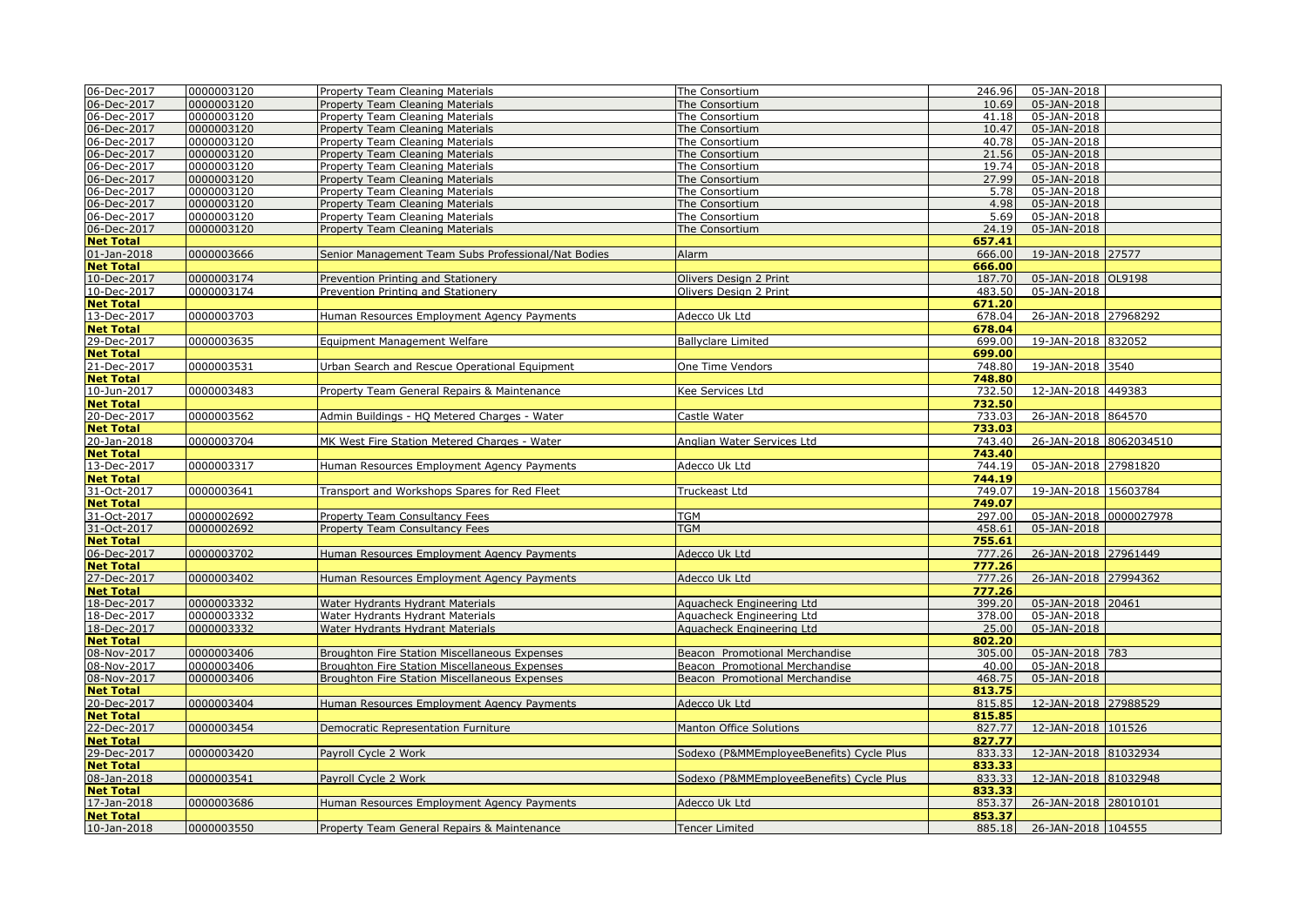| <b>Net Total</b>                |            |                                                            |                                       | 885.18           |                         |                          |
|---------------------------------|------------|------------------------------------------------------------|---------------------------------------|------------------|-------------------------|--------------------------|
| 12-Jan-2018                     | 0000003693 | <b>Staff Development Staff Training Fees</b>               | Vibidsoft                             | 886.22           | 19-JAN-2018 1324        |                          |
| <b>Net Total</b>                |            |                                                            |                                       | 886.22           |                         |                          |
| 12-Dec-2017                     | 0000003571 | Water Hydrants Hydrant Materials                           | Colour Supplies (Chesham) Ltd         | 976.00           |                         | 12-JAN-2018 INV003-63664 |
| <b>Net Total</b>                |            |                                                            |                                       | 976.00           |                         |                          |
| 09-Dec-2017                     | 0000003368 | Admin Buildings - Marlow Plan Preventative Maintenance     | <b>Tencer Limited</b>                 | 985.29           | 05-JAN-2018 103992      |                          |
| <b>Net Total</b>                |            |                                                            |                                       | 985.29           |                         |                          |
| 18-Dec-2017                     | 0000003443 | Transport and Workshops Car Leasing                        | JCB FINANCE (LEASING) LTD             | 494.40           | 12-JAN-2018 00069662    |                          |
| 18-Dec-2017                     | 0000003443 | Transport and Workshops Car Leasing                        | JCB FINANCE (LEASING) LTD             | 494.40           | 12-JAN-2018             |                          |
| <b>Net Total</b>                |            |                                                            |                                       | 988.80           |                         |                          |
| 05-Dec-2017                     | 0000003646 | Property Team General Repairs & Maintenance                | <b>Bartlett Tree Experts Ltd</b>      | 290.00           | 19-JAN-2018 37556291-0  |                          |
| 05-Dec-2017                     | 0000003646 | Property Team General Repairs & Maintenance                | <b>Bartlett Tree Experts Ltd</b>      | 700.00           | 19-JAN-2018             |                          |
| <b>Net Total</b>                |            |                                                            |                                       | 990.00           |                         |                          |
| 22-Dec-2017                     | 0000003441 | Amersham Fire Station Plan Preventative Maintenance        | H2O Environmental Services Ltd        | 50.00            | 12-JAN-2018 10435       |                          |
| 22-Dec-2017                     | 0000003441 | Stokenchurch Fire Station Plan Preventative Maintenance    | H2O Environmental Services Ltd        | 50.00            | 12-JAN-2018             |                          |
| 22-Dec-2017                     | 0000003441 | Chesham Fire Station Plan Preventative Maintenance         | H2O Environmental Services Ltd        | 50.00            | 12-JAN-2018             |                          |
| 22-Dec-2017                     | 0000003441 | High Wycombe Fire Station Plan Preventative Maintenance    | H2O Environmental Services Ltd        | 50.00            | 12-JAN-2018             |                          |
| 22-Dec-2017                     | 0000003441 | Brill Fire Station Plan Preventative Maintenance           | H2O Environmental Services Ltd        | 50.00            | 12-JAN-2018             |                          |
| 22-Dec-2017                     | 0000003441 | Admin Buildings - Haddenham Plan Preventative Maintenance  | H2O Environmental Services Ltd        | 50.00            | 12-JAN-2018             |                          |
| 22-Dec-2017                     | 0000003441 | Olney Fire Station Plan Preventative Maintenance           | H2O Environmental Services Ltd        | 50.00            | 12-JAN-2018             |                          |
| 22-Dec-2017                     | 0000003441 | Buckingham Fire Station Plan Preventative Maintenance      | H2O Environmental Services Ltd        | 50.00            | 12-JAN-2018             |                          |
| 22-Dec-2017                     | 0000003441 | Waddesdon Fire Station Plan Preventative Maintenance       | H2O Environmental Services Ltd        | 50.00            | 12-JAN-2018             |                          |
| 22-Dec-2017                     | 0000003441 | Aylesbury Fire Station Plan Preventative Maintenance       | H2O Environmental Services Ltd        | 50.00            | 12-JAN-2018             |                          |
| 22-Dec-2017                     | 0000003441 | Princes Risborough Station Plan Preventative Maintenance   | <b>H2O Environmental Services Ltd</b> | 50.00            | 12-JAN-2018             |                          |
| 22-Dec-2017                     | 0000003441 | Beaconsfield Fire Station Plan Preventative Maintenance    | <b>H2O Environmental Services Ltd</b> | 50.00            | 12-JAN-2018             |                          |
| 22-Dec-2017                     | 0000003441 | Gerrards Cross Fire Station Plan Preventative Maintenance  | H2O Environmental Services Ltd        | 50.00            | 12-JAN-2018             |                          |
| 22-Dec-2017                     | 0000003441 | Great Missenden Fire Station Plan Preventative Maintenance | H2O Environmental Services Ltd        | 50.00            | 12-JAN-2018             |                          |
| 22-Dec-2017                     | 0000003441 | Admin Buildings - Marlow Plan Preventative Maintenance     | H2O Environmental Services Ltd        | 50.00            | 12-JAN-2018             |                          |
| 22-Dec-2017                     | 0000003441 | Broughton Fire Station Plan Preventative Maintenance       | H2O Environmental Services Ltd        | 50.00            | 12-JAN-2018             |                          |
| 22-Dec-2017                     | 0000003441 | Newport Pagnell Fire Station Plan Preventative Maintenance | <b>H2O Environmental Services Ltd</b> | 50.00            | 12-JAN-2018             |                          |
| 22-Dec-2017                     | 0000003441 | MK West Fire Station Plan Preventative Maintenance         | H2O Environmental Services Ltd        | 50.00            | 12-JAN-2018             |                          |
| 22-Dec-2017                     | 0000003441 | MK West Fire Station Plan Preventative Maintenance         | <b>H2O Environmental Services Ltd</b> | 50.00            | 12-JAN-2018             |                          |
| 22-Dec-2017                     | 0000003441 | Winslow Fire Station Plan Preventative Maintenance         | H2O Environmental Services Ltd        | 50.00            | 12-JAN-2018             |                          |
| <b>Net Total</b>                |            |                                                            |                                       | 1,000.00         |                         |                          |
| 22-Dec-2017                     | 0000003399 | Transport and Workshops Tyres & Tubes                      | Ats Euromaster Limited                | 1,021.68         | 12-JAN-2018 A2560416580 |                          |
| <b>Net Total</b>                |            |                                                            |                                       | 1,021.68         |                         |                          |
| 16-Nov-2017                     | 0000003548 | Transport and Workshops Vehicle Installation               | Quartix                               | 1,066.50         | 19-JAN-2018 328096      |                          |
| <b>Net Total</b>                |            |                                                            |                                       | 1,066.50         |                         |                          |
| 18-Dec-2017                     | 0000003311 | Operational Training Plan Preventative Maintenance         | KTF Fire Training GmbH                | 1,074.88         |                         | 12-JAN-2018 180.00001414 |
| <b>Net Total</b>                |            |                                                            |                                       | 1,074.88         |                         |                          |
| 22-Dec-2017                     | 0000003442 | Human Resources Occupational Health Nurse Sess             | M.K. Occupational Health              | 1,135.00         | 19-JAN-2018 90404       |                          |
| <b>Net Total</b>                |            |                                                            |                                       | 1,135.00         |                         |                          |
| 05-Jan-2018                     | 0000003465 | Flexi-Firefighters Uniforms                                | <b>Business Image Ltd</b>             | 69.42            | 26-JAN-2018 137601      |                          |
| 05-Jan-2018                     | 0000003465 | <b>Olney Fire Station Uniforms</b>                         | Business Image Ltd                    | 104.13           | 26-JAN-2018             |                          |
| 05-Jan-2018                     | 0000003465 | Waddesdon Fire Station Uniforms                            | <b>Business Image Ltd</b>             | 104.11           | 26-JAN-2018             |                          |
| 05-Jan-2018                     | 0000003465 | Haddenham Fire Station Uniforms                            | <b>Business Image Ltd</b>             | 138.85           | 26-JAN-2018             |                          |
| 05-Jan-2018                     | 0000003465 | Stokenchurch Fire Station Uniforms                         | <b>Business Image Ltd</b>             | 104.13           | 26-JAN-2018             |                          |
| 05-Jan-2018                     | 0000003465 | <b>Chesham Fire Station Uniforms</b>                       | <b>Business Image Ltd</b>             | 104.13           | 26-JAN-2018             |                          |
| 05-Jan-2018                     | 0000003465 | Marlow Fire Station Uniforms                               | Business Image Ltd                    | 138.84           | 26-JAN-2018             |                          |
| 05-Jan-2018                     | 0000003465 | Great Missenden Fire Station Uniforms                      | <b>Business Image Ltd</b>             | 104.13           | 26-JAN-2018             |                          |
| 05-Jan-2018                     | 0000003465 | Winslow Fire Station Uniforms                              | Business Image Ltd                    | 104.13<br>104.14 | 26-JAN-2018             |                          |
| 05-Jan-2018                     | 0000003465 | <b>Brill Fire Station Uniforms</b>                         | <b>Business Image Ltd</b>             | 104.13           | 26-JAN-2018             |                          |
| 05-Jan-2018<br><b>Net Total</b> | 0000003465 | Princes Risborough Station Uniforms                        | <b>Business Image Ltd</b>             | 1,180.14         | 26-JAN-2018             |                          |
| 05-Oct-2017                     | 0000003662 | Property Team General Repairs & Maintenance                | Kee Services Ltd                      | 1,192.50         | 19-JAN-2018 453152      |                          |
| <b>Net Total</b>                |            |                                                            |                                       | 1,192.50         |                         |                          |
| 18-Dec-2017                     | 0000003358 | Transport and Workshops Insurance                          | Spraytech                             | 1,208.25         | 05-JAN-2018 45527       |                          |
| <b>Net Total</b>                |            |                                                            |                                       | 1.208.25         |                         |                          |
| 18-Dec-2017                     | 0000003292 | Research and Development Breathing Apparatus               | Draeger Safety Uk Limited             | 335.00           | 05-JAN-2018 2910109168  |                          |
| 18-Dec-2017                     | 0000003292 | Research and Development Breathing Apparatus               | Draeger Safety Uk Limited             | 995.00           | 05-JAN-2018             |                          |
|                                 |            |                                                            |                                       |                  |                         |                          |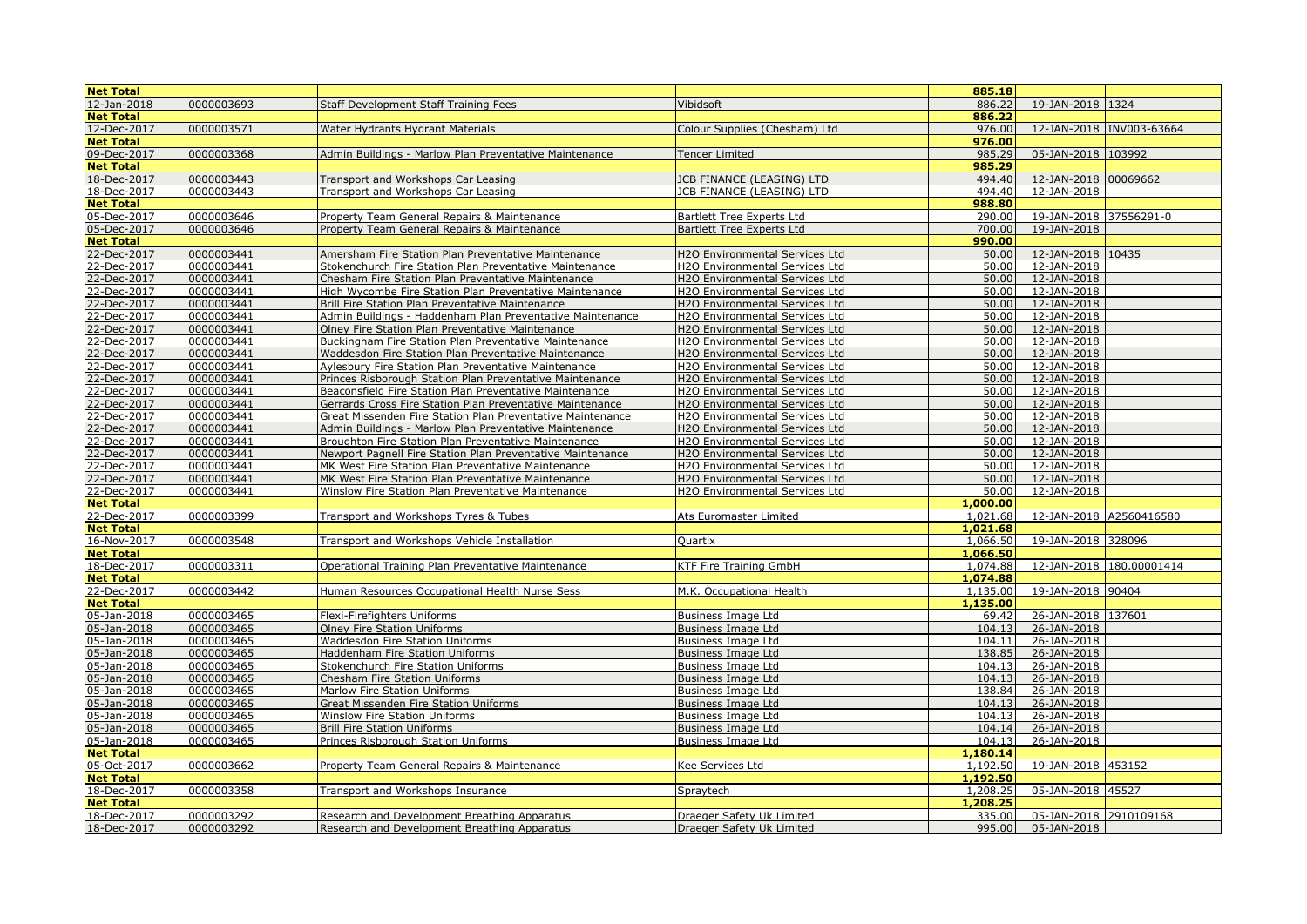| <b>Net Total</b> |            |                                                          |                                   | 1,330,00 |                        |                             |
|------------------|------------|----------------------------------------------------------|-----------------------------------|----------|------------------------|-----------------------------|
| 20-Dec-2017      | 0000003374 |                                                          | XMA Ltd                           | 1,455.28 | 05-JAN-2018 CG09696    |                             |
|                  |            | Asset Control Account Asset Control Account              |                                   |          |                        |                             |
| <b>Net Total</b> |            |                                                          |                                   | 1,455.28 |                        |                             |
| 30-Nov-2017      | 0000003418 | Human Resources Counselling/Alcohol                      | M.K. Occupational Health          | 510.00   | 05-JAN-2018 90307      |                             |
| 30-Nov-2017      | 0000003418 | Human Resources Medical Examinations                     | M.K. Occupational Health          | 150.00   | 05-JAN-2018            |                             |
| 30-Nov-2017      | 0000003418 | Human Resources Medical Examinations                     | M.K. Occupational Health          | 150.00   | 05-JAN-2018            |                             |
| 30-Nov-2017      | 0000003418 | Human Resources Medical Examinations                     | M.K. Occupational Health          | 150.00   | 05-JAN-2018            |                             |
| 30-Nov-2017      | 0000003418 | Human Resources Counselling/Alcohol                      | M.K. Occupational Health          | 510.00   | 05-JAN-2018            |                             |
| <b>Net Total</b> |            |                                                          |                                   | 1,470.00 |                        |                             |
| 13-Dec-2017      | 0000003296 | <b>BASI Project Computer Software</b>                    | <b>Active Informatics Ltd</b>     | 1,650.00 | 05-JAN-2018 1899       |                             |
| <b>Net Total</b> |            |                                                          |                                   | 1,650,00 |                        |                             |
| 07-Dec-2017      | 0000003189 | Admin Buildings - Aerial Sites Consultancy Fees          | Hub Telecoms Consultancy Ltd      | 1,650,00 | 12-JAN-2018 000037     |                             |
| <b>Net Total</b> |            |                                                          |                                   | 1,650.00 |                        |                             |
| 12-Jan-2018      | 0000003609 | Transport and Workshops Diesel Oil - Gas Oil             | WFL (UK) Ltd Hall Fuels           | 1,704.72 | 19-JAN-2018 109849765  |                             |
| <b>Net Total</b> |            |                                                          |                                   | 1,704,72 |                        |                             |
| 10-Jan-2018      | 0000003551 | <b>Staff Development Staff Training Fees</b>             | Focus on Training                 | 1,763.00 | 26-JAN-2018 23082      |                             |
| <b>Net Total</b> |            |                                                          |                                   | 1,763,00 |                        |                             |
| 27-Dec-2017      | 0000003380 | Finance Employment Agency Payments                       | Hays Specialist Recruitment Ltd   | 1,780.00 | 12-JAN-2018 1008206748 |                             |
| <b>Net Total</b> |            |                                                          |                                   | 1,780.00 |                        |                             |
| 15-Jan-2018      | 0000003626 | Finance Employment Agency Payments                       | Havs Specialist Recruitment Ltd   | 1,780.00 | 19-JAN-2018 1008243222 |                             |
|                  |            |                                                          |                                   | 1,780.00 |                        |                             |
| <b>Net Total</b> |            |                                                          |                                   |          |                        |                             |
| 23-Jan-2018      | 0000003716 | Finance Employment Agency Payments                       | Havs Specialist Recruitment Ltd   | 1,780.00 | 26-JAN-2018 1008266262 |                             |
| <b>Net Total</b> |            |                                                          |                                   | 1,780.00 |                        |                             |
| 03-Jan-2018      | 0000003638 | Transport and Workshops Car Leasing                      | Lex Autolease Ltd                 | 1,601.29 | 19-JAN-2018 RAIN262774 |                             |
| 03-Jan-2018      | 0000003638 | Transport and Workshops Contracted Maintenance           | Lex Autolease Ltd                 | 388.21   | 19-JAN-2018            |                             |
| <b>Net Total</b> |            |                                                          |                                   | 1,989.50 |                        |                             |
| 30-Dec-2017      | 0000003449 | <b>Equipment Management Uniforms</b>                     | MWUK T/A Dimensions               | 601.00   |                        | 12-JAN-2018 OLSINV/04688950 |
| 30-Dec-2017      | 0000003449 | <b>Equipment Management Uniforms</b>                     | MWUK T/A Dimensions               | 91.40    | 12-JAN-2018            |                             |
| 30-Dec-2017      | 0000003449 | <b>Equipment Management Uniforms</b>                     | MWUK T/A Dimensions               | 182.80   | 12-JAN-2018            |                             |
| 30-Dec-2017      | 0000003449 | <b>Equipment Management Uniforms</b>                     | MWUK T/A Dimensions               | 136.30   | 12-JAN-2018            |                             |
| 30-Dec-2017      | 0000003449 | <b>Equipment Management Uniforms</b>                     | MWUK T/A Dimensions               | 329.25   | 12-JAN-2018            |                             |
| 30-Dec-2017      | 0000003449 | <b>Equipment Management Uniforms</b>                     | MWUK T/A Dimensions               | 137.10   | 12-JAN-2018            |                             |
| 30-Dec-2017      | 0000003449 | <b>Equipment Management Uniforms</b>                     | MWUK T/A Dimensions               | 137.10   | 12-JAN-2018            |                             |
| 30-Dec-2017      | 0000003449 | <b>Equipment Management Uniforms</b>                     | <b>MWUK T/A Dimensions</b>        | 240.40   | 12-JAN-2018            |                             |
| <b>Net Total</b> |            |                                                          |                                   | 1,855.35 |                        |                             |
| 18-Dec-2017      | 0000003598 | Transport and Workshops Vehicle Installation             | WFL (UK) Ltd Hall Fuels           | 1,971.60 | 26-JAN-2018 109798020  |                             |
| <b>Net Total</b> |            |                                                          |                                   | 1,971.60 |                        |                             |
| 27-Nov-2017      | 0000003433 | Human Resources Recruitment Expenses                     | Hudson Global Resources Ltd       | 2,000.00 | 12-JAN-2018 90923926   |                             |
|                  |            |                                                          |                                   |          |                        |                             |
| <b>Net Total</b> |            |                                                          |                                   | 2,000.00 |                        |                             |
| 15-Dec-2017      | 0000003327 | Transport and Workshops Vehicle Installation             | WFL (UK) Ltd Hall Fuels           | 2,230.82 | 19-JAN-2018 109788173  |                             |
| <b>Net Total</b> |            |                                                          |                                   | 2,230.82 |                        |                             |
| 15-Dec-2017      | 0000003325 | Transport and Workshops Vehicle Installation             | WFL (UK) Ltd Hall Fuels           | 2,249.40 | 12-JAN-2018 109788175  |                             |
| <b>Net Total</b> |            |                                                          |                                   | 2,249.40 |                        |                             |
| 15-Dec-2017      | 0000003326 | Transport and Workshops Vehicle Installation             | WFL (UK) Ltd Hall Fuels           | 2,249.40 | 05-JAN-2018            | 109788174                   |
| <b>Net Total</b> |            |                                                          |                                   | 2,249,40 |                        |                             |
| 12-Jan-2018      | 0000003607 | Transport and Workshops Diesel Oil - Gas Oil             | WFL (UK) Ltd Hall Fuels           | 2,303.68 | 19-JAN-2018 109852039  |                             |
| <b>Net Total</b> |            |                                                          |                                   | 2,303.68 |                        |                             |
| 01-Dec-2017      | 0000003549 | Admin Buildings - Unit 7 Plan Preventative Maintenance   | Oak Park Alarms Security Serv Ltd | 154.00   | 19-JAN-2018            | 68802                       |
| 01-Dec-2017      | 0000003549 | MK West Fire Station Plan Preventative Maintenance       | Oak Park Alarms Security Serv Ltd | 103.02   | 19-JAN-2018            |                             |
| 01-Dec-2017      | 0000003549 | Winslow Fire Station Plan Preventative Maintenance       | Oak Park Alarms Security Serv Ltd | 66.66    | 19-JAN-2018            |                             |
| 01-Dec-2017      | 0000003549 | Brill Fire Station Plan Preventative Maintenance         | Oak Park Alarms Security Serv Ltd | 66.66    | 19-JAN-2018            |                             |
| 01-Dec-2017      | 0000003549 | High Wycombe Fire Station Plan Preventative Maintenance  | Oak Park Alarms Security Serv Ltd | 164.63   | 19-JAN-2018            |                             |
| 01-Dec-2017      | 0000003549 | Stokenchurch Fire Station Plan Preventative Maintenance  | Oak Park Alarms Security Serv Ltd | 66.66    | 19-JAN-2018            |                             |
| 01-Dec-2017      | 0000003549 |                                                          |                                   | 164.63   | 19-JAN-2018            |                             |
|                  | 0000003549 | Marlow Fire Station Plan Preventative Maintenance        | Oak Park Alarms Security Serv Ltd | 66.66    |                        |                             |
| 01-Dec-2017      |            | Olney Fire Station Plan Preventative Maintenance         | Oak Park Alarms Security Serv Ltd |          | 19-JAN-2018            |                             |
| 01-Dec-2017      | 0000003549 | Buckingham Fire Station Plan Preventative Maintenance    | Oak Park Alarms Security Serv Ltd | 103.02   | 19-JAN-2018            |                             |
| 01-Dec-2017      | 0000003549 | Waddesdon Fire Station Plan Preventative Maintenance     | Oak Park Alarms Security Serv Ltd | 66.66    | 19-JAN-2018            |                             |
| 01-Dec-2017      | 0000003549 | Haddenham Fire Station Plan Preventative Maintenance     | Oak Park Alarms Security Serv Ltd | 66.66    | 19-JAN-2018            |                             |
| 01-Dec-2017      | 0000003549 | Princes Risborough Station Plan Preventative Maintenance | Oak Park Alarms Security Serv Ltd | 66.66    | 19-JAN-2018            |                             |
| 01-Dec-2017      | 0000003549 | Beaconsfield Fire Station Plan Preventative Maintenance  | Oak Park Alarms Security Serv Ltd |          | 77.27 19-JAN-2018      |                             |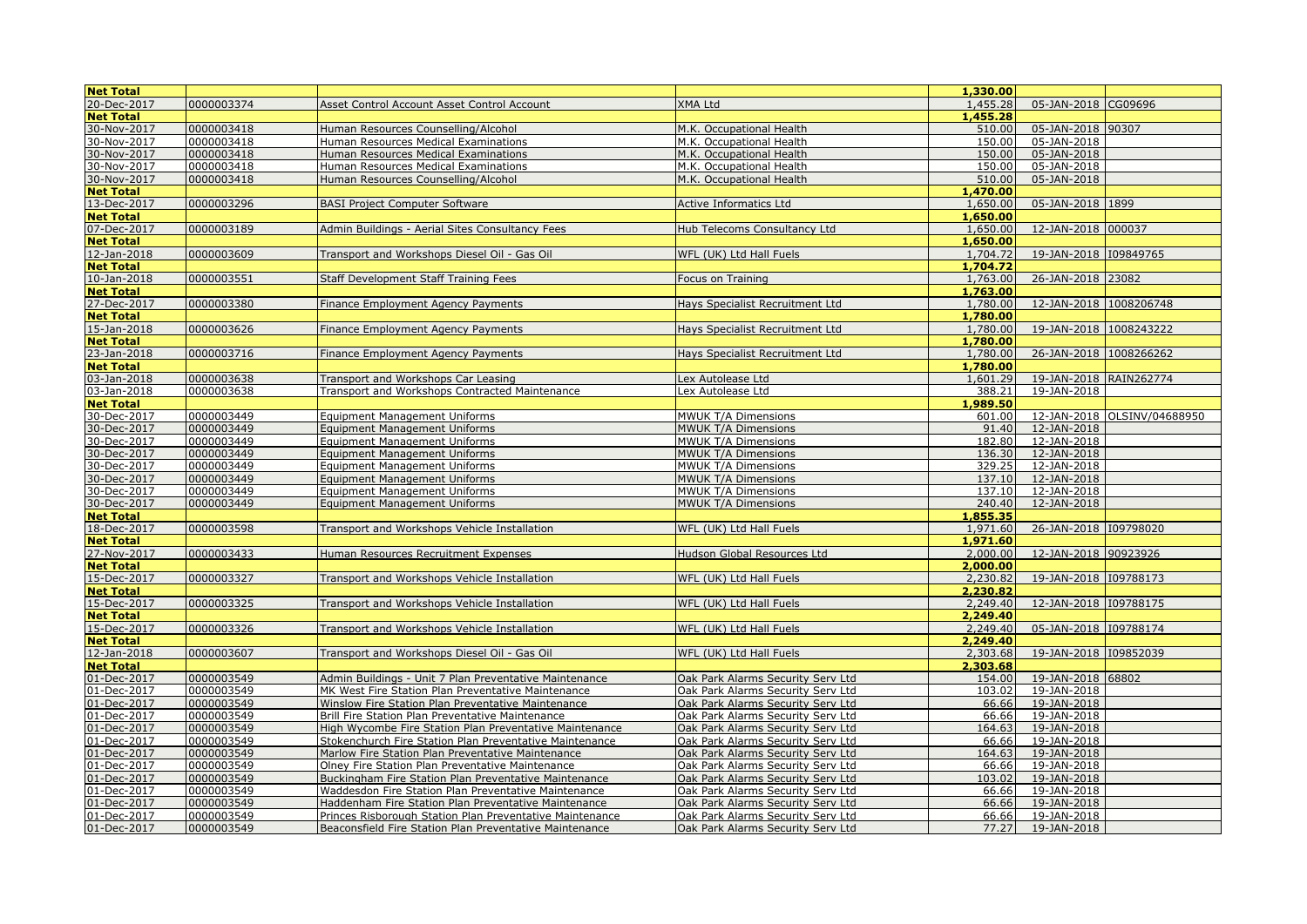| 01-Dec-2017      | 0000003549 | Gerrards Cross Fire Station Plan Preventative Maintenance  | Oak Park Alarms Security Serv Ltd  | 103.02   | 19-JAN-2018            |                          |
|------------------|------------|------------------------------------------------------------|------------------------------------|----------|------------------------|--------------------------|
|                  |            |                                                            |                                    |          |                        |                          |
| 01-Dec-2017      | 0000003549 | Great Missenden Fire Station Plan Preventative Maintenance | Oak Park Alarms Security Serv Ltd  | 66.66    | 19-JAN-2018            |                          |
| 01-Dec-2017      | 0000003549 | Admin Buildings - HQ Plan Preventative Maintenance         | Oak Park Alarms Security Serv Ltd  | 370.17   | 19-JAN-2018            |                          |
| 01-Dec-2017      | 0000003549 | Broughton Fire Station Plan Preventative Maintenance       | Oak Park Alarms Security Serv Ltd  | 164.63   | 19-JAN-2018            |                          |
| 01-Dec-2017      | 0000003549 | Amersham Fire Station Plan Preventative Maintenance        | Oak Park Alarms Security Serv Ltd  | 67.17    | 19-JAN-2018            |                          |
| 01-Dec-2017      | 0000003549 | Chesham Fire Station Plan Preventative Maintenance         | Oak Park Alarms Security Serv Ltd  | 117.16   | 19-JAN-2018            |                          |
| 01-Dec-2017      | 0000003549 | Newport Pagnell Fire Station Plan Preventative Maintenance | Oak Park Alarms Security Serv Ltd  | 66.66    | 19-JAN-2018            |                          |
| 01-Dec-2017      | 0000003549 | MK West Fire Station Plan Preventative Maintenance         | Oak Park Alarms Security Serv Ltd  | 128.27   | 19-JAN-2018            |                          |
| <b>Net Total</b> |            |                                                            |                                    | 2,316.93 |                        |                          |
| 12-Jan-2018      | 0000003610 | Transport and Workshops Diesel Oil - Gas Oil               | WFL (UK) Ltd Hall Fuels            | 2,455.92 | 19-JAN-2018 109849764  |                          |
| <b>Net Total</b> |            |                                                            |                                    | 2,455.92 |                        |                          |
| 19-Dec-2017      | 0000003348 | Beaconsfield Fire Station Plan Preventative Maintenance    | <b>Antac Support Service</b>       | 496.03   | 12-JAN-2018 50943      |                          |
|                  |            |                                                            |                                    |          |                        |                          |
| 19-Dec-2017      | 0000003348 | Amersham Fire Station Plan Preventative Maintenance        | <b>Antac Support Service</b>       | 229.79   | 12-JAN-2018            |                          |
| 19-Dec-2017      | 0000003348 | High Wycombe Fire Station Plan Preventative Maintenance    | <b>Antac Support Service</b>       | 866.50   | 12-JAN-2018            |                          |
| 19-Dec-2017      | 0000003348 | Marlow Fire Station Plan Preventative Maintenance          | <b>Antac Support Service</b>       | 574.69   | 12-JAN-2018            |                          |
| 19-Dec-2017      | 0000003348 | Gerrards Cross Fire Station Plan Preventative Maintenance  | <b>Antac Support Service</b>       | 235.05   | 12-JAN-2018            |                          |
| 19-Dec-2017      | 0000003348 | Property Team Plan Preventative Maintenance                | <b>Antac Support Service</b>       | 115.69   | 12-JAN-2018            |                          |
| <b>Net Total</b> |            |                                                            |                                    | 2,517.75 |                        |                          |
| 23-Aug-2017      | 0000003599 | Operational Training Water Awareness Training              | Lee Valley Leisure Trust           | 2,530.00 |                        | 26-JAN-2018 SL2-I0064454 |
| <b>Net Total</b> |            |                                                            |                                    | 2,530.00 |                        |                          |
| 13-Dec-2017      | 0000003319 | Finance Consultancy Fees                                   | PSTax                              | 2,531.50 | 19-JAN-2018 104789     |                          |
| <b>Net Total</b> |            |                                                            |                                    | 2,531.50 |                        |                          |
| 01-Jan-2018      | 0000003554 | <b>ICT Main Communications</b>                             | Daisy Telecoms Ltd                 | 2.603.53 | 19-JAN-2018 7585149    |                          |
| <b>Net Total</b> |            |                                                            |                                    | 2,603.53 |                        |                          |
|                  |            |                                                            |                                    |          |                        |                          |
| 20-Dec-2017      | 0000003427 | <b>Prevention Operational Equipment</b>                    | Sprue Safety Products Ltd          | 2,625,00 | 12-JAN-2018 1113756    |                          |
| <b>Net Total</b> |            |                                                            |                                    | 2,625,00 |                        |                          |
| 12-Jan-2018      | 0000003608 | Transport and Workshops Diesel Oil - Gas Oil               | WFL (UK) Ltd Hall Fuels            | 2,734.37 | 26-JAN-2018 I09851631  |                          |
| <b>Net Total</b> |            |                                                            |                                    | 2,734.37 |                        |                          |
| 04-Jan-2018      | 0000003636 | Retirement Benefits Enhanced Pension Regular Pay           | <b>BCC Pension Fund</b>            | 3,168.99 | 26-JAN-2018 2220002304 |                          |
| <b>Net Total</b> |            |                                                            |                                    | 3,168.99 |                        |                          |
| 13-Dec-2017      | 0000003334 | Short-term Creditors SAP GRIR Take On Balances             | Capita Integrated                  | 3,235.00 | 26-JAN-2018 6060027958 |                          |
| 13-Dec-2017      | 0000003334 | <b>BASI Project Computer Software</b>                      | Capita Integrated                  | 1.03     | 26-JAN-2018            |                          |
| <b>Net Total</b> |            |                                                            |                                    | 3,236.03 |                        |                          |
| 23-Nov-2017      | 0000003431 | Human Resources Recruitment Expenses                       | <b>Hudson Global Resources Ltd</b> | 3,267.00 | 12-JAN-2018 60144980   |                          |
| <b>Net Total</b> |            |                                                            |                                    | 3,267.00 |                        |                          |
|                  |            |                                                            |                                    |          |                        |                          |
| 19-Dec-2017      | 0000003432 | Human Resources Recruitment Expenses                       | <b>Hudson Global Resources Ltd</b> | 3,267.00 | 12-JAN-2018 60145146   |                          |
| <b>Net Total</b> |            |                                                            |                                    | 3,267.00 |                        |                          |
| 14-Dec-2017      | 0000003300 | Asset Control Account Asset Control Account                | <b>Tencer Limited</b>              | 3,415.20 | 05-JAN-2018 104075     |                          |
| <b>Net Total</b> |            |                                                            |                                    | 3,415,20 |                        |                          |
| 20-Sep-2017      | 0000003685 | Staff Development Staff Training Fees                      | CIPD Enterprises Ltd               | 1,700.00 | 26-JAN-2018 411929/CDT |                          |
| 20-Sep-2017      | 0000003685 | Staff Development Staff Training Fees                      | CIPD Enterprises Ltd               | 1,700.00 | 26-JAN-2018            |                          |
| 20-Sep-2017      | 0000003685 | Staff Development Staff Training Fees                      | <b>CIPD Enterprises Ltd</b>        | 64.50    | 26-JAN-2018            |                          |
| <b>Net Total</b> |            |                                                            |                                    | 3,464.50 |                        |                          |
| 20-Nov-2017      | 0000002924 | Asset Control Account Asset Control Account                | A.W.R Pickersgill Limited          | 3,544.00 | 05-JAN-2018 12769      |                          |
| <b>Net Total</b> |            |                                                            |                                    | 3,544.00 |                        |                          |
| 05-Jan-2018      | 0000003480 | <b>ESMCP Consultancy Fees</b>                              | Mott MacDonald Ltd                 | 3,575.00 | 19-JAN-2018 IN00381734 |                          |
| <b>Net Total</b> |            |                                                            |                                    | 3,575.00 |                        |                          |
| 10-Jan-2018      | 0000003582 | Asset Control Account Asset Control Account                | Montagu Evans Llp                  | 3,689.23 | 19-JAN-2018 VA180876   |                          |
| <b>Net Total</b> |            |                                                            |                                    | 3,689.23 |                        |                          |
|                  |            |                                                            |                                    |          |                        |                          |
| 05-Jan-2018      | 0000003450 | Admin Buildings - HQ Electricity                           | Haven Power                        | 3,861.13 |                        | 12-JAN-2018 IN1102722656 |
| <b>Net Total</b> |            |                                                            |                                    | 3,861.13 |                        |                          |
| 20-Dec-2017      | 0000003372 | Newport Pagnell Fire Station Plan Preventative Maintenance | <b>Instant Doors</b>               | 171.70   | 12-JAN-2018 MK3897     |                          |
| 20-Dec-2017      | 0000003372 | Admin Buildings - Unit 7 Plan Preventative Maintenance     | <b>Instant Doors</b>               | 171.70   | 12-JAN-2018            |                          |
| 20-Dec-2017      | 0000003372 | MK West Fire Station Plan Preventative Maintenance         | <b>Instant Doors</b>               | 171.70   | 12-JAN-2018            |                          |
| 20-Dec-2017      | 0000003372 | Winslow Fire Station Plan Preventative Maintenance         | <b>Instant Doors</b>               | 171.70   | 12-JAN-2018            |                          |
| 20-Dec-2017      | 0000003372 | Brill Fire Station Plan Preventative Maintenance           | <b>Instant Doors</b>               | 171.70   | 12-JAN-2018            |                          |
| 20-Dec-2017      | 0000003372 | High Wycombe Fire Station Plan Preventative Maintenance    | <b>Instant Doors</b>               | 171.70   | 12-JAN-2018            |                          |
| 20-Dec-2017      | 0000003372 | Marlow Fire Station Plan Preventative Maintenance          | <b>Instant Doors</b>               | 171.70   | 12-JAN-2018            |                          |
| 20-Dec-2017      | 0000003372 | Marlow Fire Station Plan Preventative Maintenance          | Instant Doors                      | 171.70   | 12-JAN-2018            |                          |
| 20-Dec-2017      | 0000003372 | Olney Fire Station Plan Preventative Maintenance           | <b>Instant Doors</b>               |          | 171.70  12-JAN-2018    |                          |
|                  |            |                                                            |                                    |          |                        |                          |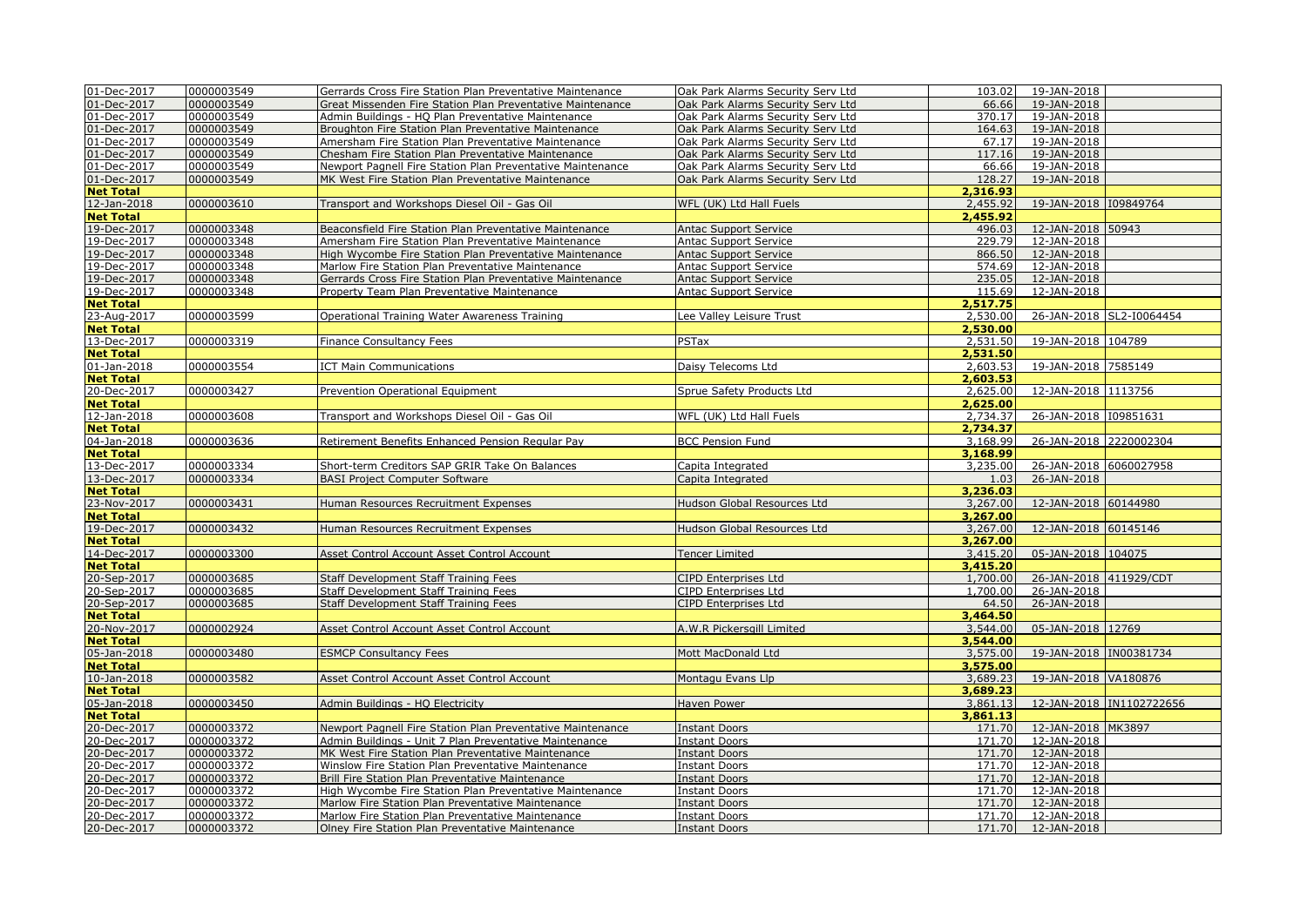| 20-Dec-2017       | 0000003372 | Buckingham Fire Station Plan Preventative Maintenance      | <b>Instant Doors</b>                     | 171.70   | 12-JAN-2018             |                              |
|-------------------|------------|------------------------------------------------------------|------------------------------------------|----------|-------------------------|------------------------------|
| 20-Dec-2017       |            |                                                            |                                          |          |                         |                              |
|                   | 0000003372 | Waddesdon Fire Station Plan Preventative Maintenance       | <b>Instant Doors</b>                     | 171.70   | 12-JAN-2018             |                              |
| 20-Dec-2017       | 0000003372 | Aylesbury Fire Station Plan Preventative Maintenance       | <b>Instant Doors</b>                     | 171.70   | 12-JAN-2018             |                              |
| 20-Dec-2017       | 0000003372 | Haddenham Fire Station Plan Preventative Maintenance       | <b>Instant Doors</b>                     | 171.70   | 12-JAN-2018             |                              |
| 20-Dec-2017       | 0000003372 | Princes Risborough Station Plan Preventative Maintenance   | <b>Instant Doors</b>                     | 171.70   | 12-JAN-2018             |                              |
| 20-Dec-2017       | 0000003372 | Beaconsfield Fire Station Plan Preventative Maintenance    | <b>Instant Doors</b>                     | 171.70   | 12-JAN-2018             |                              |
| 20-Dec-2017       | 0000003372 | Gerrards Cross Fire Station Plan Preventative Maintenance  | <b>Instant Doors</b>                     | 171.70   | 12-JAN-2018             |                              |
| 20-Dec-2017       | 0000003372 | Great Missenden Fire Station Plan Preventative Maintenance | <b>Instant Doors</b>                     | 171.70   | 12-JAN-2018             |                              |
| 20-Dec-2017       | 0000003372 | Admin Buildings - HQ Plan Preventative Maintenance         | <b>Instant Doors</b>                     | 171.70   | 12-JAN-2018             |                              |
| 20-Dec-2017       | 0000003372 | Property Team Plan Preventative Maintenance                | <b>Instant Doors</b>                     | 171.70   | 12-JAN-2018             |                              |
| 20-Dec-2017       | 0000003372 | Broughton Fire Station Plan Preventative Maintenance       | <b>Instant Doors</b>                     | 171.70   | 12-JAN-2018             |                              |
|                   | 0000003372 | Amersham Fire Station Plan Preventative Maintenance        | <b>Instant Doors</b>                     | 171.70   | 12-JAN-2018             |                              |
| 20-Dec-2017       |            |                                                            |                                          |          |                         |                              |
| 20-Dec-2017       | 0000003372 | Chesham Fire Station Plan Preventative Maintenance         | <b>Instant Doors</b>                     | 171.70   | 12-JAN-2018             |                              |
| 20-Dec-2017       | 0000003372 | MK West Fire Station Plan Preventative Maintenance         | <b>Instant Doors</b>                     | 171.70   | 12-JAN-2018             |                              |
| <b>Net Total</b>  |            |                                                            |                                          | 3,949.10 |                         |                              |
| 03-Jan-2018       | 0000003634 | <b>ICT Main Communications</b>                             | EE Ltd                                   | 4,053.09 | 19-JAN-2018 01268832262 |                              |
| <b>Net Total</b>  |            |                                                            |                                          | 4,053.09 |                         |                              |
| 08-Jan-2018       | 0000003542 | Newport Pagnell Fire Station Plan Preventative Maintenance | FTS Safety Solutions Ltd                 | 141.21   | 19-JAN-2018 FTS1332     |                              |
| 08-Jan-2018       | 0000003542 | MK West Fire Station Plan Preventative Maintenance         | FTS Safety Solutions Ltd                 | 252.36   | 19-JAN-2018             |                              |
| 08-Jan-2018       | 0000003542 | MK West Fire Station Plan Preventative Maintenance         | FTS Safety Solutions Ltd                 | 234.52   | 19-JAN-2018             |                              |
| 08-Jan-2018       | 0000003542 | Winslow Fire Station Plan Preventative Maintenance         | FTS Safety Solutions Ltd                 | 96.71    | 19-JAN-2018             |                              |
| 08-Jan-2018       | 0000003542 | Brill Fire Station Plan Preventative Maintenance           | FTS Safety Solutions Ltd                 | 77.01    | 19-JAN-2018             |                              |
|                   |            |                                                            |                                          | 272.51   |                         |                              |
| 08-Jan-2018       | 0000003542 | High Wycombe Fire Station Plan Preventative Maintenance    | FTS Safety Solutions Ltd                 |          | 19-JAN-2018             |                              |
| 08-Jan-2018       | 0000003542 | Stokenchurch Fire Station Plan Preventative Maintenance    | FTS Safety Solutions Ltd                 | 90.96    | 19-JAN-2018             |                              |
| 08-Jan-2018       | 0000003542 | Marlow Fire Station Plan Preventative Maintenance          | FTS Safety Solutions Ltd                 | 316.36   | 19-JAN-2018             |                              |
| 08-Jan-2018       | 0000003542 | Olney Fire Station Plan Preventative Maintenance           | FTS Safety Solutions Ltd                 | 91.13    | 19-JAN-2018             |                              |
| $08 - Jan - 2018$ | 0000003542 | Buckingham Fire Station Plan Preventative Maintenance      | FTS Safety Solutions Ltd                 | 175.76   | 19-JAN-2018             |                              |
| 08-Jan-2018       | 0000003542 | Waddesdon Fire Station Plan Preventative Maintenance       | FTS Safety Solutions Ltd                 | 101.36   | 19-JAN-2018             |                              |
| 08-Jan-2018       | 0000003542 | Aylesbury Fire Station Plan Preventative Maintenance       | FTS Safety Solutions Ltd                 | 305.06   | 19-JAN-2018             |                              |
| 08-Jan-2018       | 0000003542 | Haddenham Fire Station Plan Preventative Maintenance       | FTS Safety Solutions Ltd                 | 98.57    | 19-JAN-2018             |                              |
| 08-Jan-2018       | 0000003542 | Princes Risborough Station Plan Preventative Maintenance   | FTS Safety Solutions Ltd                 | 101.36   | 19-JAN-2018             |                              |
| 08-Jan-2018       | 0000003542 | Beaconsfield Fire Station Plan Preventative Maintenance    | FTS Safety Solutions Ltd                 | 189.71   | 19-JAN-2018             |                              |
| 08-Jan-2018       | 0000003542 | Gerrards Cross Fire Station Plan Preventative Maintenance  | FTS Safety Solutions Ltd                 | 159.81   | 19-JAN-2018             |                              |
|                   |            |                                                            |                                          |          |                         |                              |
| 08-Jan-2018       | 0000003542 | Great Missenden Fire Station Plan Preventative Maintenance | FTS Safety Solutions Ltd                 | 110.66   | 19-JAN-2018             |                              |
| 08-Jan-2018       | 0000003542 | Property Team Plan Preventative Maintenance                | FTS Safety Solutions Ltd                 | 50.83    | 19-JAN-2018             |                              |
| 08-Jan-2018       | 0000003542 | Broughton Fire Station Plan Preventative Maintenance       | FTS Safety Solutions Ltd                 | 254.81   | 19-JAN-2018             |                              |
| 08-Jan-2018       | 0000003542 | Amersham Fire Station Plan Preventative Maintenance        | FTS Safety Solutions Ltd                 | 147.86   | 19-JAN-2018             |                              |
| 08-Jan-2018       | 0000003542 | Chesham Fire Station Plan Preventative Maintenance         | FTS Safety Solutions Ltd                 | 110.66   | 19-JAN-2018             |                              |
| 08-Jan-2018       | 0000003542 | Equipment Management Plan Preventative Maintenance         | FTS Safety Solutions Ltd                 | 180.36   | 19-JAN-2018             |                              |
| 08-Jan-2018       | 0000003542 | Urban Search and Rescue Plan Preventative Maintenance      | FTS Safety Solutions Ltd                 | 92.26    | 19-JAN-2018             |                              |
| 08-Jan-2018       | 0000003542 | Admin Buildings - Haddenham Plan Preventative Maintenance  | FTS Safety Solutions Ltd                 | 124.61   | 19-JAN-2018             |                              |
| 08-Jan-2018       | 0000003542 | Admin Buildings - Unit 7 Plan Preventative Maintenance     | FTS Safety Solutions Ltd                 | 160.76   | 19-JAN-2018             |                              |
| 08-Jan-2018       | 0000003542 | Transport and Workshops Plan Preventative Maintenance      | FTS Safety Solutions Ltd                 | 177.68   | 19-JAN-2018             |                              |
| <b>Net Total</b>  |            |                                                            |                                          | 4,114.89 |                         |                              |
|                   |            |                                                            |                                          |          |                         |                              |
| 15-Dec-2017       | 0000003351 | Equipment Management PPE Repairs                           | Bristol Uniform Limited (Care A/C)       | 4,216.52 | 19-JAN-2018 419903      |                              |
| <b>Net Total</b>  |            |                                                            |                                          | 4,216.52 |                         |                              |
| 22-Dec-2017       | 0000003379 | Human Resources Occupational Health Nurse Sess             | M.K. Occupational Health                 | 4,241.66 | 12-JAN-2018 90208       |                              |
| <b>Net Total</b>  |            |                                                            |                                          | 4,241.66 |                         |                              |
| 18-Dec-2017       | 0000003331 | Asset Control Account Asset Control Account                | A.W.R Pickersgill Limited                | 4,450.00 | 05-JAN-2018 12818       |                              |
| <b>Net Total</b>  |            |                                                            |                                          | 4,450.00 |                         |                              |
| 10-Nov-2017       | 0000002871 | Democratic Representation Legal Expenses                   | Bevan Britten                            | 4,496.00 | 12-JAN-2018 10002692    |                              |
| <b>Net Total</b>  |            |                                                            |                                          | 4,496.00 |                         |                              |
| 29-Dec-2017       | 0000003657 | <b>ICT Main Communications</b>                             | <b>Bt Payment Services Ltd</b>           | 4,779.06 |                         | 26-JAN-2018 VP99470570Q03201 |
| <b>Net Total</b>  |            |                                                            |                                          | 4,779.06 |                         |                              |
| 20-Oct-2017       | 0000003747 | Finance Bank Charges                                       | One Time Vendors                         | 4,861.85 |                         | 26-JAN-2018 00616305RJ-BMKFA |
|                   |            |                                                            |                                          |          |                         |                              |
| <b>Net Total</b>  |            |                                                            |                                          | 4,861.85 |                         |                              |
| 02-Nov-2017       | 0000003310 | <b>ICT Computer Maintenance</b>                            | Multitone Electronics Plc                | 5,388.12 | 05-JAN-2018 116936      |                              |
| <b>Net Total</b>  |            |                                                            |                                          | 5,388.12 |                         |                              |
| 13-Dec-2017       | 0000003284 | Human Resources Busy Bees Administration                   | Sodexo (P&MMEmployeeBenefits) Cycle Plus | 5,475.93 | 12-JAN-2018 3298698X2   |                              |
| <b>Net Total</b>  |            |                                                            |                                          | 5,475.93 |                         |                              |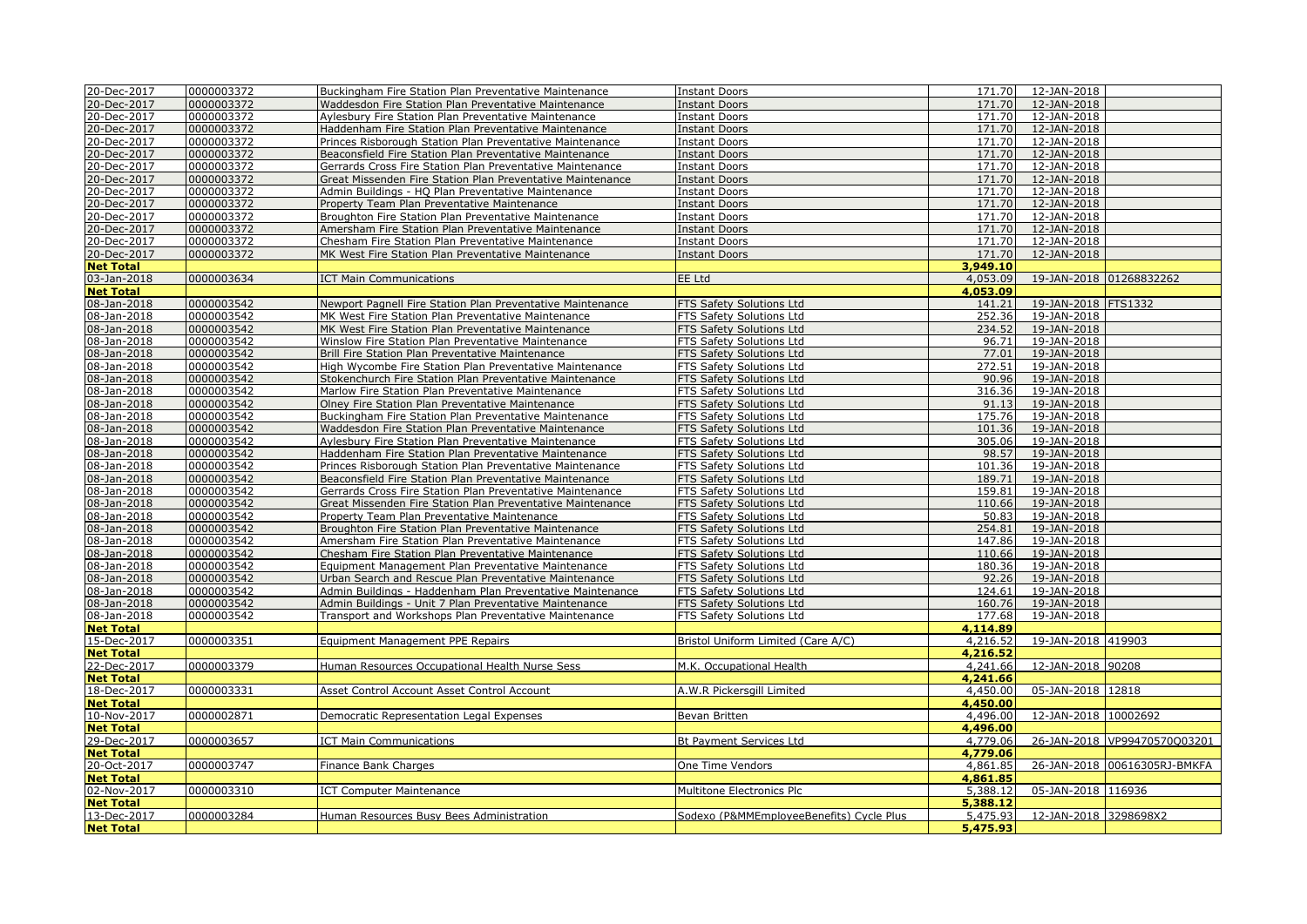| 14-Dec-2017      | 0000003681 | <b>ICT Computer Software</b>                           | Inphase Limited                     | 5,875.00  | 26-JAN-2018 INPUK4155      |                          |
|------------------|------------|--------------------------------------------------------|-------------------------------------|-----------|----------------------------|--------------------------|
| <b>Net Total</b> |            |                                                        |                                     | 5,875.00  |                            |                          |
| 05-Jan-2018      | 0000003642 | Stokenchurch Fire Station Gas                          | Gazprom Energy                      | 81.59     | 19-JAN-2018 115570         |                          |
| 05-Jan-2018      | 0000003642 | Admin Buildings - Haddenham Gas                        | Gazprom Energy                      | 256.95    | 19-JAN-2018                |                          |
| 05-Jan-2018      | 0000003642 | High Wycombe Fire Station Gas                          | Gazprom Energy                      | 660.29    | 19-JAN-2018                |                          |
| 05-Jan-2018      | 0000003642 | Waddesdon Fire Station Gas                             | Gazprom Energy                      | 79.41     | 19-JAN-2018                |                          |
| 05-Jan-2018      | 0000003642 | Winslow Fire Station Gas                               | Gazprom Energy                      | 93.31     | 19-JAN-2018                |                          |
| 05-Jan-2018      | 0000003642 | <b>Buckingham Fire Station Gas</b>                     | <b>Gazprom Energy</b>               | 354.77    | 19-JAN-2018                |                          |
| 05-Jan-2018      | 0000003642 | MK West Fire Station Gas                               | Gazprom Energy                      | 622.35    | 19-JAN-2018                |                          |
| 05-Jan-2018      | 0000003642 | MK West Fire Station Gas                               | <b>Gazprom Energy</b>               | 751.63    | 19-JAN-2018                |                          |
| 05-Jan-2018      | 0000003642 | Gerrards Cross Fire Station Gas                        | Gazprom Energy                      | 380.20    | 19-JAN-2018                |                          |
| 05-Jan-2018      | 0000003642 | <b>Beaconsfield Fire Station Gas</b>                   | <b>Gazprom Energy</b>               | 416.58    | 19-JAN-2018                |                          |
| 05-Jan-2018      | 0000003642 | Newport Pagnell Fire Station Gas                       | Gazprom Energy                      | 190.90    | 19-JAN-2018                |                          |
| 05-Jan-2018      | 0000003642 | Olney Fire Station Gas                                 | Gazprom Energy                      | 95.27     | 19-JAN-2018                |                          |
| 05-Jan-2018      | 0000003642 | Broughton Fire Station Gas                             | Gazprom Energy                      | 300.90    | 19-JAN-2018                |                          |
| 05-Jan-2018      | 0000003642 | Admin Buildings - Marlow Gas                           | Gazprom Energy                      | 476.36    | 19-JAN-2018                |                          |
| 05-Jan-2018      | 0000003642 | Admin Buildings - HQ Gas                               |                                     | 1,250.17  | 19-JAN-2018                |                          |
|                  |            |                                                        | Gazprom Energy                      |           |                            |                          |
| 05-Jan-2018      | 0000003642 | Great Missenden Fire Station Gas                       | Gazprom Energy                      | 105.16    | 19-JAN-2018                |                          |
| 05-Jan-2018      | 0000003642 | Chesham Fire Station Gas                               | Gazprom Energy                      | 213.29    | 19-JAN-2018<br>19-JAN-2018 |                          |
| 05-Jan-2018      | 0000003642 | Amersham Fire Station Gas                              | Gazprom Energy                      | 129.59    |                            |                          |
| <b>Net Total</b> |            |                                                        |                                     | 6,458.72  |                            |                          |
| 05-Jan-2018      | 0000003434 | Democratic Representation Legal Expenses               | Shazia Akhtar                       | 6,397.87  | 19-JAN-2018 267496         |                          |
| <b>Net Total</b> |            |                                                        |                                     | 6,397.87  |                            |                          |
| 03-Jan-2018      | 0000003659 | <b>ICT Main Communications</b>                         | <b>Vodafone Paging</b>              | 6,695.97  | 19-JAN-2018 VR1498281      |                          |
| <b>Net Total</b> |            |                                                        |                                     | 6,695.97  |                            |                          |
| 10-Jan-2018      | 0000003613 | Payroll Childcare Vouchers                             | Sodexo P&MM Ltd Childcare Plus      | 6,703.81  | 19-JAN-2018 3391484        |                          |
| <b>Net Total</b> |            |                                                        |                                     | 6,703.81  |                            |                          |
| 14-Dec-2017      | 0000003336 | Research and Development Operational Equipment         | Angus Fire Ltd                      | 7,590.00  | 05-JAN-2018 8040792        |                          |
| 14-Dec-2017      | 0000003336 | Research and Development Operational Equipment         | Angus Fire Ltd                      | 79.00     | 05-JAN-2018                |                          |
| <b>Net Total</b> |            |                                                        |                                     | 7,669.00  |                            |                          |
| 09-Jan-2018      | 0000003503 | Capital Purchase                                       | Vimpex Limited                      | 35.00     | 26-JAN-2018 308339         |                          |
| 09-Jan-2018      | 0000003503 | Capital Purchase                                       | <b>Vimpex Limited</b>               | 749.25    | 26-JAN-2018                |                          |
| 09-Jan-2018      | 0000003503 | Capital Purchase                                       | <b>Vimpex Limited</b>               | 7,475.00  | 26-JAN-2018                |                          |
| <b>Net Total</b> |            |                                                        |                                     | 8,259.25  |                            |                          |
| 31-Oct-2017      | 0000003360 | Transport and Workshops Employment Agency Payments     | Truckeast Ltd                       | 8,470.00  | 19-JAN-2018 11695164       |                          |
| <b>Net Total</b> |            |                                                        |                                     | 8,470.00  |                            |                          |
| 20-Dec-2017      | 0000003371 | Corporate Planning Computer Software                   | Cadcorp                             | 7,500.00  | 05-JAN-2018 SV0026599      |                          |
| 20-Dec-2017      | 0000003371 | Corporate Planning Computer Software                   | Cadcorp                             | 1,500.00  | 05-JAN-2018                |                          |
| <b>Net Total</b> |            |                                                        |                                     | 9,000.00  |                            |                          |
| 15-Dec-2017      | 0000003293 | Urban Search and Rescue Contracted Maintenance         | <b>Babcock Critical services-MA</b> | 9,791.05  | 05-JAN-2018 SMAI005879     |                          |
| <b>Net Total</b> |            |                                                        |                                     | 9,791.05  |                            |                          |
| 17-Jan-2018      | 0000003664 | Urban Search and Rescue Contracted Maintenance         | <b>Babcock Critical services-MA</b> | 9,791.05  | 26-JAN-2018 SMAI006218     |                          |
| <b>Net Total</b> |            |                                                        |                                     | 9,791.05  |                            |                          |
| 03-Dec-2017      | 0000003378 | Capital Purchase                                       | Kingerlee                           | 16,666.00 | 05-JAN-2018 CSI001173      |                          |
| <b>Net Total</b> |            |                                                        |                                     | 16,666.00 |                            |                          |
| 03-Jan-2018      | 0000003710 | Capital Purchase                                       | Kingerlee                           | 16,666.00 | 26-JAN-2018 CSI001187      |                          |
| <b>Net Total</b> |            |                                                        |                                     | 16,666.00 |                            |                          |
| 02-Jan-2018      | 0000003556 | Payroll Pension                                        | <b>BCC Pension Fund</b>             | 19,155.39 |                            | 12-JAN-2018 LGPSEESDEC17 |
| <b>Net Total</b> |            |                                                        |                                     | 19,155.39 |                            |                          |
| 14-Dec-2017      | 0000003357 | Gerrards Cross Fire Station Rents and Hire of Premises | London & Quadrant Housing Trust     | 10,289.76 | 12-JAN-2018 916178         |                          |
| 14-Dec-2017      | 0000003357 | Gerrards Cross Fire Station Rents and Hire of Premises | London & Quadrant Housing Trust     | 10,289.76 | 12-JAN-2018                |                          |
| 14-Dec-2017      | 0000003357 | Gerrards Cross Fire Station Rents and Hire of Premises | London & Quadrant Housing Trust     | 10,289.76 | 12-JAN-2018                |                          |
| <b>Net Total</b> |            |                                                        |                                     | 30,869.28 |                            |                          |
| 10-Jan-2018      | 0000003578 | <b>ICT Computer Software</b>                           | Insight Direct (Uk) Ltd             | 537.60    | 26-JAN-2018 3704892        |                          |
| 10-Jan-2018      | 0000003578 | <b>ICT Computer Software</b>                           | Insight Direct (Uk) Ltd             | 15,396.20 | 26-JAN-2018                |                          |
| 10-Jan-2018      | 0000003578 | <b>ICT Computer Software</b>                           | Insight Direct (Uk) Ltd             | 6,973.60  | 26-JAN-2018                |                          |
| 10-Jan-2018      | 0000003578 | <b>ICT Computer Software</b>                           | Insight Direct (Uk) Ltd             | 18,561.00 | 26-JAN-2018                |                          |
| <b>Net Total</b> |            |                                                        |                                     | 41,468.40 |                            |                          |
| 09-Jan-2018      | 0000003505 | ICT Computer Software                                  | Insight Direct (Uk) Ltd             | 7,330.80  | 26-JAN-2018 3702767        |                          |
| 09-Jan-2018      | 0000003505 | <b>ICT Computer Software</b>                           | Insight Direct (Uk) Ltd             | 4,945.92  | 26-JAN-2018                |                          |